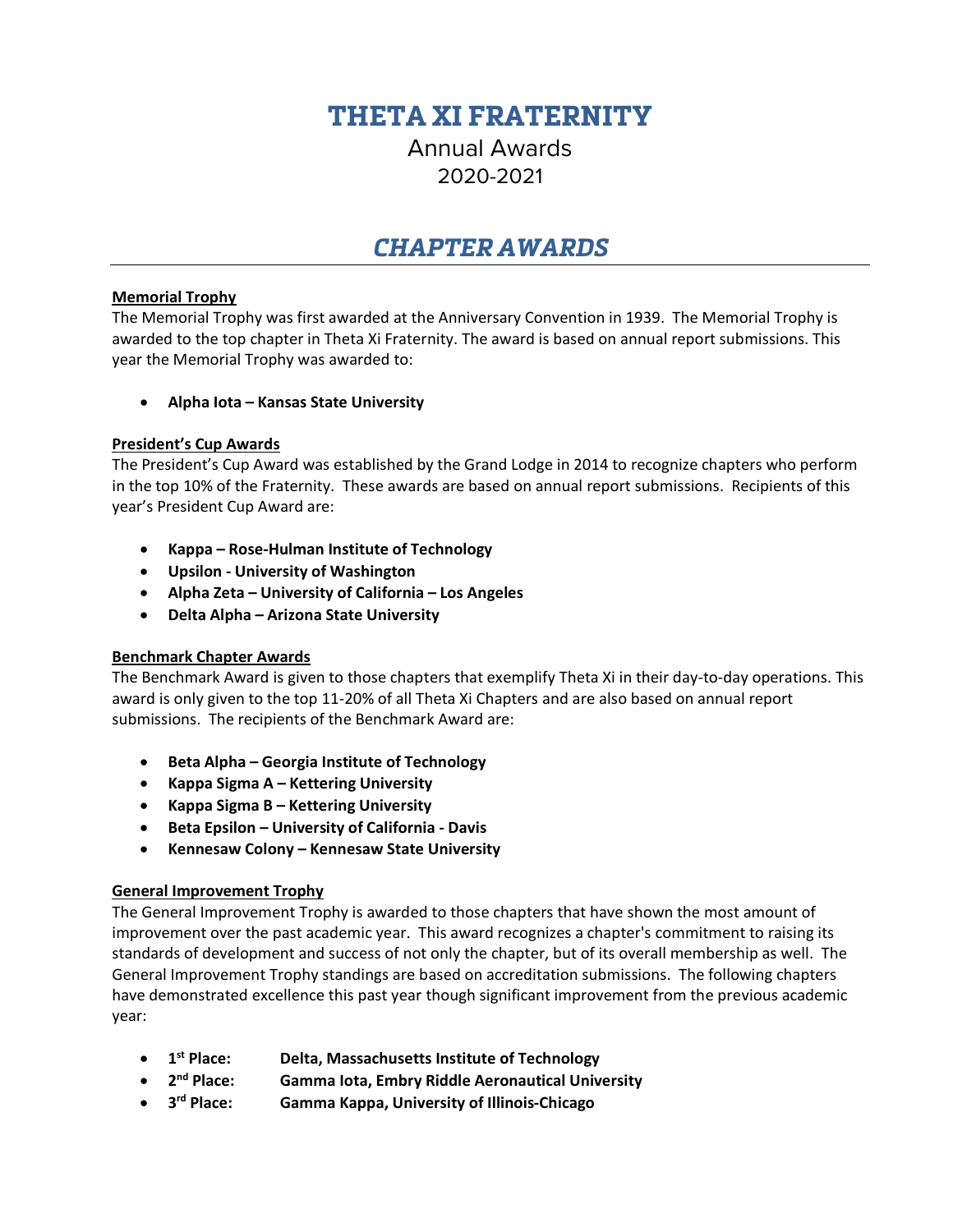## **Accreditation Recognition**

Accreditation recognition is given to chapters who have met or exceeded Fraternity expectations in a minimum of 7 of the 9 accreditation standards on the Annual Report. These chapters have placed an emphasis and priority on *Ritual, Recruitment, Education, Scholarship, Finances, Chapter Operations, Campus and Community Relations, Risk Management,* and *Alumni Relations*.

- 
- 
- 
- 
- 
- 
- 
- Chi
- Omega
- Alpha Alpha
- Alpha Beta
- Alpha Epsilon
- Alpha Zeta
- Alpha Eta
- Alpha Iota
- Alpha Omicron
- Alpha Alpha Psi
- Gamma Alpha Sigma
	- Delta Beta Alpha
	- Kappa Beta Epsilon
- Mu Beta Xi
	- Upsilon Kappa Omicron
	- Sigma Kappa Sigma A
		- Kappa Sigma B
		- Kappa Phi
		- Gamma Epsilon
		- Gamma Iota
		- Gamma Mu
		- Gamma Phi
		- Gamma Chi
		- Delta Alpha
		- Kennesaw Colony
		- Rhode Island Colony

## **All True Men**

All True Men recognition is given to chapters who have met the accreditation standards and All True Men standards in at least seven of the nine areas.

- Alpha
- Gamma
- Kappa
- Upsilon
- Chi
- Omega
- Alpha Beta
- Alpha Epsilon
- Alpha Zeta
- Alpha Iota
- Alpha Psi
- Alpha Sigma
- Beta Alpha
- Beta Epsilon
- Beta Xi
- Kappa Omicron
- Kappa Sigma A
- Kappa Sigma B
- Kappa Phi
- Gamma Epsilon
- Gamma Mu
- Gamma Chi
- Delta Alpha
- Kennesaw Colony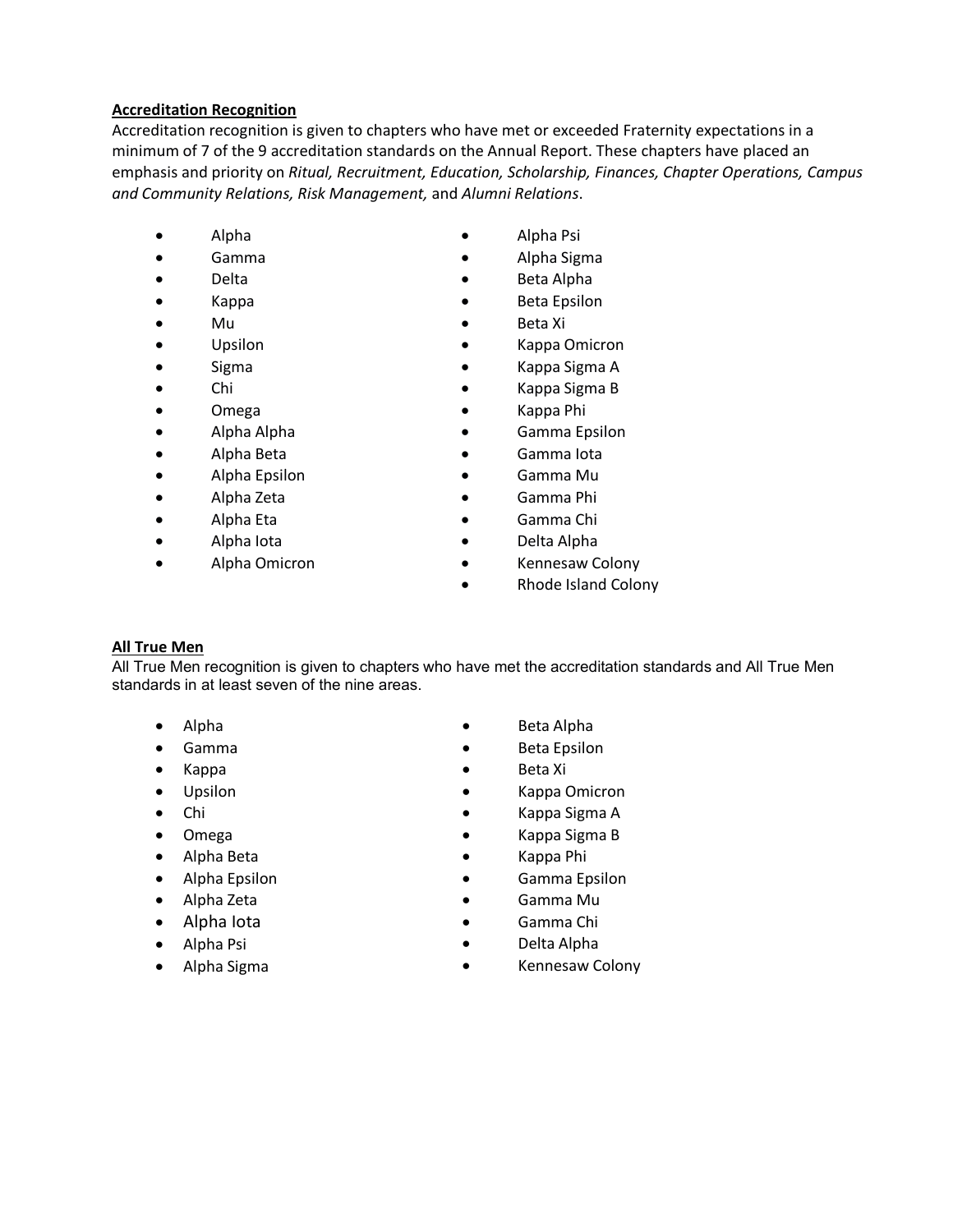## **Scholastic Achievement**

There are two different awards given to chapters who achieve the highest level of academic success. Chapters who achieve a cumulative GPA higher than any other NIC fraternity on campus are recognized as being 1st Among Fraternities. Chapters achieving .2 above the All-Male GPA are also recognized with a certificate of achievement.

- $\bullet$  1<sup>st</sup> Place Among All Campus Fraternities
	- o Alpha Eta
	- o Rhode Island Colony
- Scholastic Achievement 0.2 above All-Male GPA
	- o Alpha Iota
	- o Alpha Eta
	- o Alpha Alpha
	- o Kappa Omicron
	- o Gamma Phi
	- o Rhode Island Colony

## **Daniel J. Haughton Cup**

The Daniel J. Haughton Award is presented in memory of Brother Haughton, Alpha Lambda 3, who's tireless efforts to raise support and awareness for Multiple Sclerosis resulted in its establishment as one of Theta Xi's national philanthropic causes. It is a symbol of the recipient's commitment to the MS awareness and continued support of MS research.

- **1st Place:** Alpha Iota Chapter
- **2nd Place:** Gamma Epsilon Chapter
- **3rd Place:** Gamma Psi Chapter

## **Habitat for Humanity Service Excellence Awards**

The Habitat for Humanity Service in Excellence Award is presented to chapters demonstrating outstanding commitment and support to Theta Xi's national philanthropy, Habitat for Humanity.

- **1st Place:** Kappa Phi Chapter
- **2nd Place:** Alpha Iota Chapter
- **3rd Place:** Alpha Eta Chapter

## **Local Community Service Excellence Awards**

Presented to chapters showing unsurpassed commitment to uplifting their local communities through service events, education opportunities, and support programs, the Local Community Service Excellence Award is a symbol of the chapter commitment to its community.

- **1st Place:** Alpha Eta Chapter
- **2nd Place:** Beta Alpha Chapter
- **3rd Place** Beta Epsilon Chapter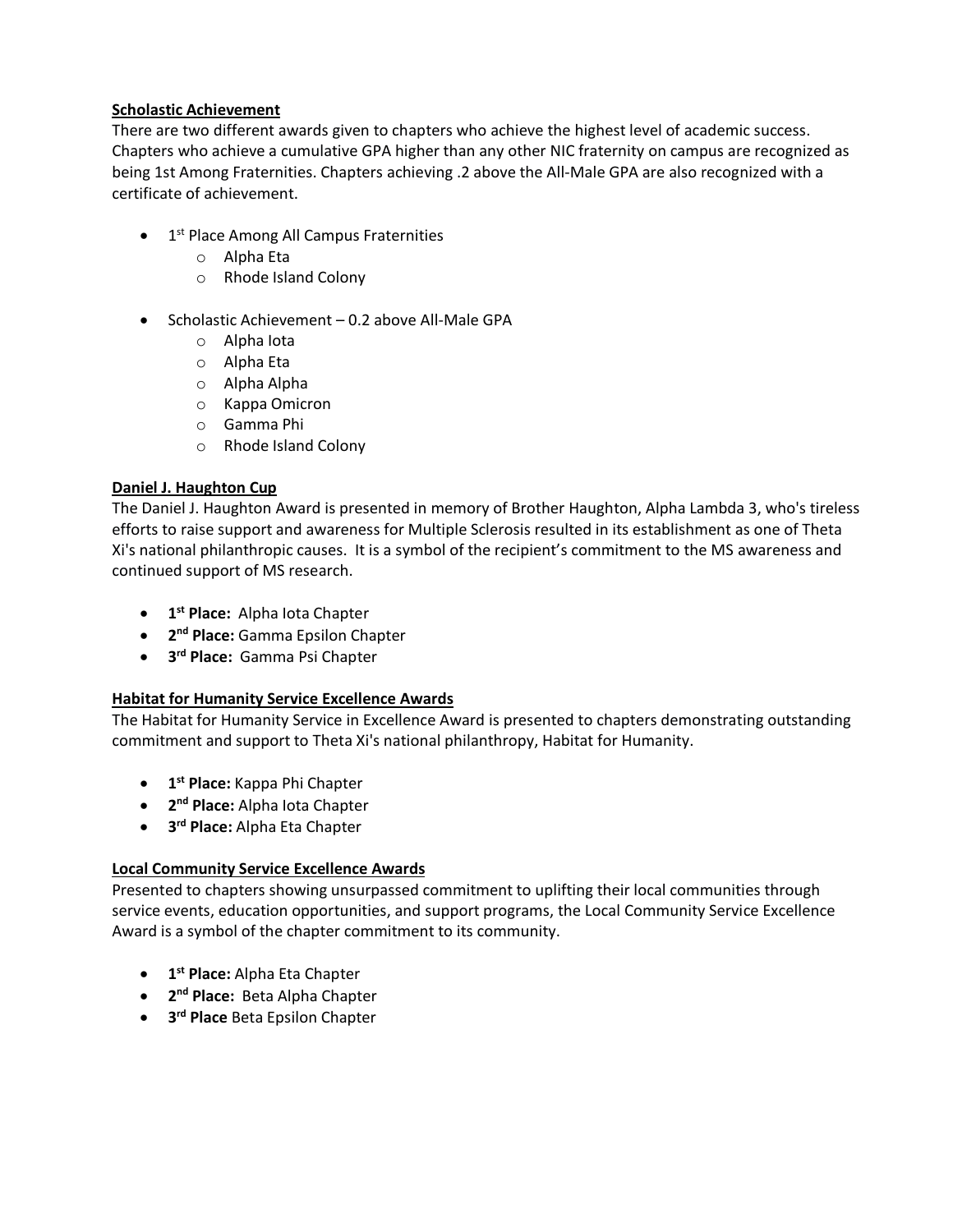## **Outstanding Recruitment Awards**

The Outstanding Recruitment Award is presented to chapters continuing to demonstrate exceptional recruitment results.

- Alpha
- Gamma
- Delta
- Sigma
- Upsilon
- Chi
- Alpha Alpha
- Alpha Epsilon
- Alpha Zeta
- Alpha Iota
- Beta Alpha
- Kappa Omicron
- Kappa Phi
- Gamma Kappa
- Gamma Psi
- Rhode Island Colony
- Nu Colony

## **Outstanding Communication Awards**

Awards are given to chapters who have exceptional communication efforts. With three possible awards in this area, *Top Chapter Website, Top Newsletter*, and *Top Social Media,* each area is ranked 1st-3rd.

- **Website**
	- **1st Place:** Alpha Epsilon Chapter, www.txae.com
	- **2nd Place:** Upsilon Chapter, www.uwthetaxi.com
	- **3rd Place:** Delta Chapter, [www.txi.mit.edu](http://www.txi.mit.edu/)
- **Newsletter** 
	- **1st Place:** Alpha Zeta Chapter, The Alpha Zetan
	- **2nd Pace:** Alpha Chapter, Alphabet
	- **3rd Place:** Beta Alpha Chapter
- **Social Media**
	- **1st Place:** Beta Alpha Chapter
	- **2nd Place:** Gamma Psi Chapter
	- **3rd Place: Gamma Iota Chapter**

## **Outstanding District**

The award for Outstanding District is determined by calculating the average number of accreditation areas achieved by all chapters and colonies in each district.

• West District – Nu, Upsilon, Omega, Alpha Zeta, and Beta Epsilon